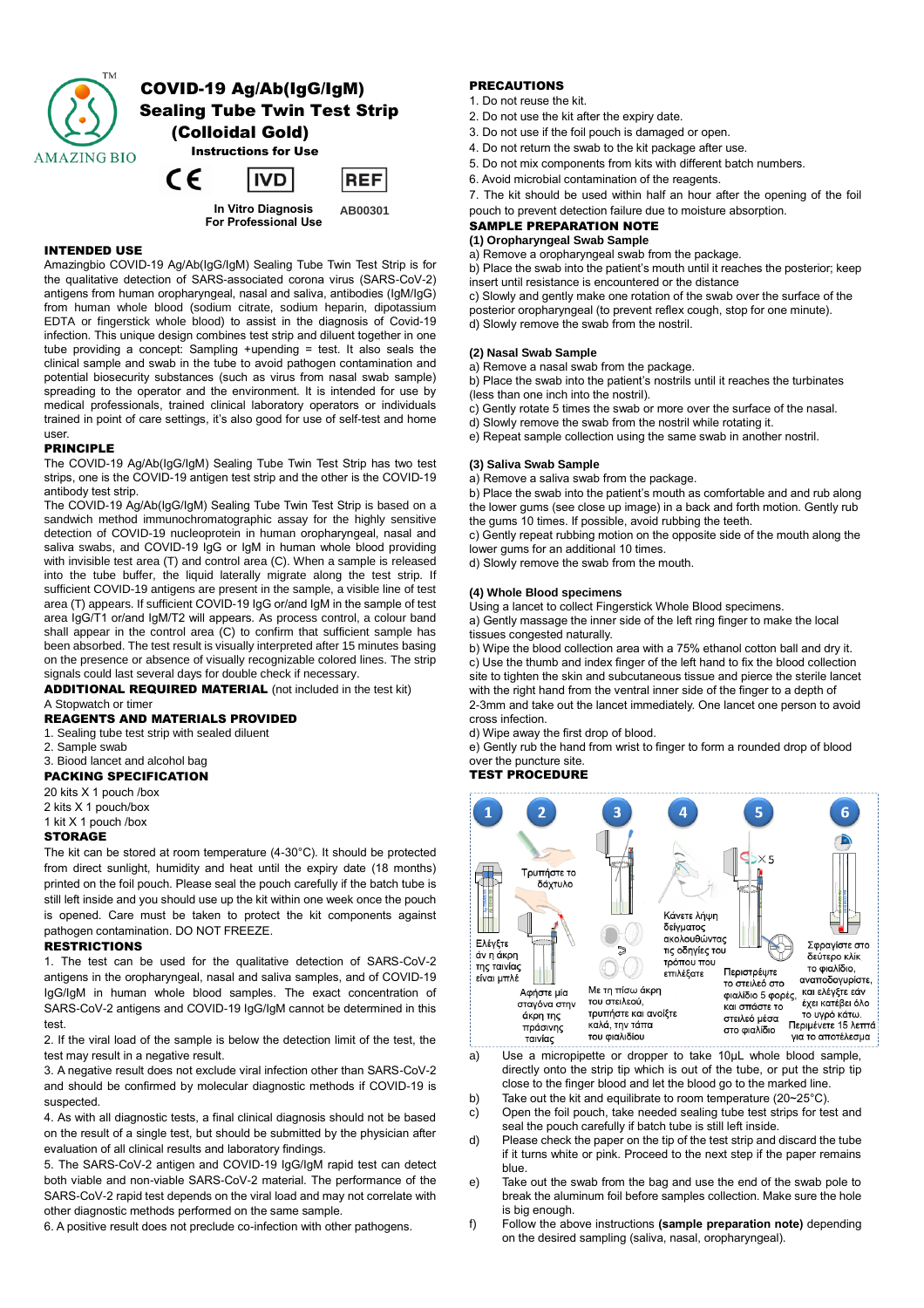- g) Insert sampled swab into tube, bend soft swab to touch the inner wall (or insert it to a center hole surrounding by special inner walls), Rotate it left and right 5 times while make sure it touching tube inner wall all the way to release sample into buffer. Switch swab up and down 3 times. Finally break its pole and leave its tip in the tube.
- h) Press the cap firmly to close tube and make sure 2 clicks have been heard in total, otherwise Press again to the bottom level. Turn the tube upside down and gently knock the cap on the table once, ensure all the liquid reaches the tube cap and fully contact with the strip. If the liquid does not fully contact the strip, gently knock the tube cap on the table to ensure that all the liquid reaches the tube cap and fully contacts the strip. The buffer will migrate along the strip and the liquid will rise up the white membrane.
- i) Interpret the result after 15 minutes. (The strip in this creative sealing tube can avoid signal changing since there is no back migration in the strip)

#### INTERPRETATION OF RESULT 1**. COVID-19 Antigen:**



#### POSITIVE (+)

The presence of both C band and T band, no matter T band is clear or vague. The result is SARS-CoV-2 positive.

NOTE: The color intensity of the band in the test area (T) may vary depending on the concentration of SARS-CoV-2 antigens in the sample. Therefore, any colored or shaded band in the test area (T) should be considered as a positive result.

MEASURES: There is a suspicion of COVID-19 infection, contact your GP or local health department immediately. Follow local self-isolation guidelines and have a PCR test performed to confirm the test result.

# NEGATIVE (-)

# Only clear C band appears.

MEASURES: A negative test result does not rule out the presence of SARS-CoV-2 viruses in general and is always only a snapshot. Therefore, even if you have a negative result, continue to observe all contact rules and observe the protective measures. In case of suspicion, repeat the test after 1-2 days.

#### INVALID

No colored band appears in C zone, no matter whether T band appears. It is necessary to retest with a new tube strip.

NOTE: Insufficient sample volume, faulty test procedure or a failed test are the most common reasons for an invalid result.

MEASURES: Repeat test. If the result of the repeated test is also invalid, contact a doctor or COVID-19 test center.

## QUALITY

The C-line is an internal process control. When the test runs and the reagents work, this line is always displayed. External controls are not included in the kit.

## 2**. COVID-19 Antibody**



#### POSITIVE (+)

1. The presence of zone C, IgG / T1 and IgM / T2, means that COVID-19 IgG / T1 and IgM / T2 were detected (**possible secondary SARS-CoV-2 infection).**

2. The presence of C band and IgG / T1, no matter IgG / T1 band is clear or vague, which means that COVID-19 IgG / T1 was detected **(antibodies detected after disease or vaccination).**

3. The presence of C band and IgM/T2, no matter IgM/T2 band is clear or vague, which means that COVID-19 IgM/T2 was detected **(indication of** 

# **primary infection by SARS-CoV-2).**

# NEGATIVE (-)

Only clear C band appears, which means no COVID-19 IgG/T1 or IgM/T2 was detected **(no disease or antibodies were detected).** INVALID

No colored band appears in C zone, no matter whether other band appears. which means no COVID-19 IgG/T1 or IgM/T2 was detected. It is necessary to retest with a new test strip.

## CONSISTENCY ANALYSIS OF TEST RESULTS

#### **Consistency comparison of experimental reagent and reference reagent**

In this study, 500 nasal and 500 saliva and 500 oropharynx swab samples were obtained in the clinical performance study to compare the results of the COVID-19 Antigen Sealing Tube Test Strip and the nucleic acid results. Analyzed the clinical performance data of the COVID-19 test results, and tested 200 samples that were positive for nucleic acid through the COVID-19 antigen sealing tube test strip, and 197 were positive. There were 300 negative samples for nucleic acid in the experimental reagents, and 297 negative samples were tested by the Reagent. Hence, the sensitivity and specificity were 98.5% and 99% respectively.

#### **Table 1 Overall Clinical Study Results for Nasal Swab**

| <b>Reagent test results</b> | <b>PCR Comparator</b> |          |
|-----------------------------|-----------------------|----------|
|                             | positive              | Negative |
| positive                    | 197                   | -        |
| negative                    | 3                     | -        |
| Subtotal                    | 200                   | ۰        |
| <b>Reagent test results</b> | <b>PCR Comparator</b> |          |
|                             | positive              | Negative |
| positive                    |                       | 3        |
| negative                    | ۰                     | 297      |
| Subtotal                    |                       | 300      |

Positive Percent Agreement (PPA) = 98.5% (95.3%~99.7%) Negative Percent Agreement (NPA)= 99.0%(96.9%~99.7%)

Accuracy = 98.8%

#### **Table 2 Overall Clinical Study Results for Saliva Swab**

| <b>Reagent test results</b> | <b>PCR Comparator</b> |          |
|-----------------------------|-----------------------|----------|
|                             | positive              | Negative |
| positive                    | 197                   | ۰        |
| negative                    | 3                     | ۰        |
| Subtotal                    | 200                   | ۰        |
| <b>Reagent test results</b> | PCR Comparator        |          |
|                             | positive              | Negative |
| positive                    |                       | 3        |
| negative                    | ۰                     | 297      |
| <b>Subtotal</b>             | ۰                     | 300      |
|                             |                       |          |

Positive Percent Agreement (PPA) =  $98.5\%$  ( $95.3\%$  ~99.7%) Negative Percent Agreement (NPA) =  $99.0\%$  (96.9%~99.7%)  $Accuracy = 98.8%$ 

#### **Table 3 Overall Clinical Study Results for Oropharynx Swab**

| <b>Reagent test results</b> | <b>PCR Comparator</b> |          |
|-----------------------------|-----------------------|----------|
|                             | positive              | Negative |
| positive                    | 197                   |          |
| negative                    | 3                     | ۰        |
| Subtotal                    | 200                   |          |
| <b>Reagent test results</b> | <b>PCR Comparator</b> |          |
|                             | positive              | Negative |
| positive                    |                       | 3        |
| negative                    | ۰                     | 297      |
| <b>Subtotal</b>             | ۰                     | 300      |

Positive Percent Agreement (PPA)= 98.5%(95.3%~99.7%) Negative Percent Agreement (NPA) =  $99.0\%$  (96.9%~99.7%) Accuracy = 98.8%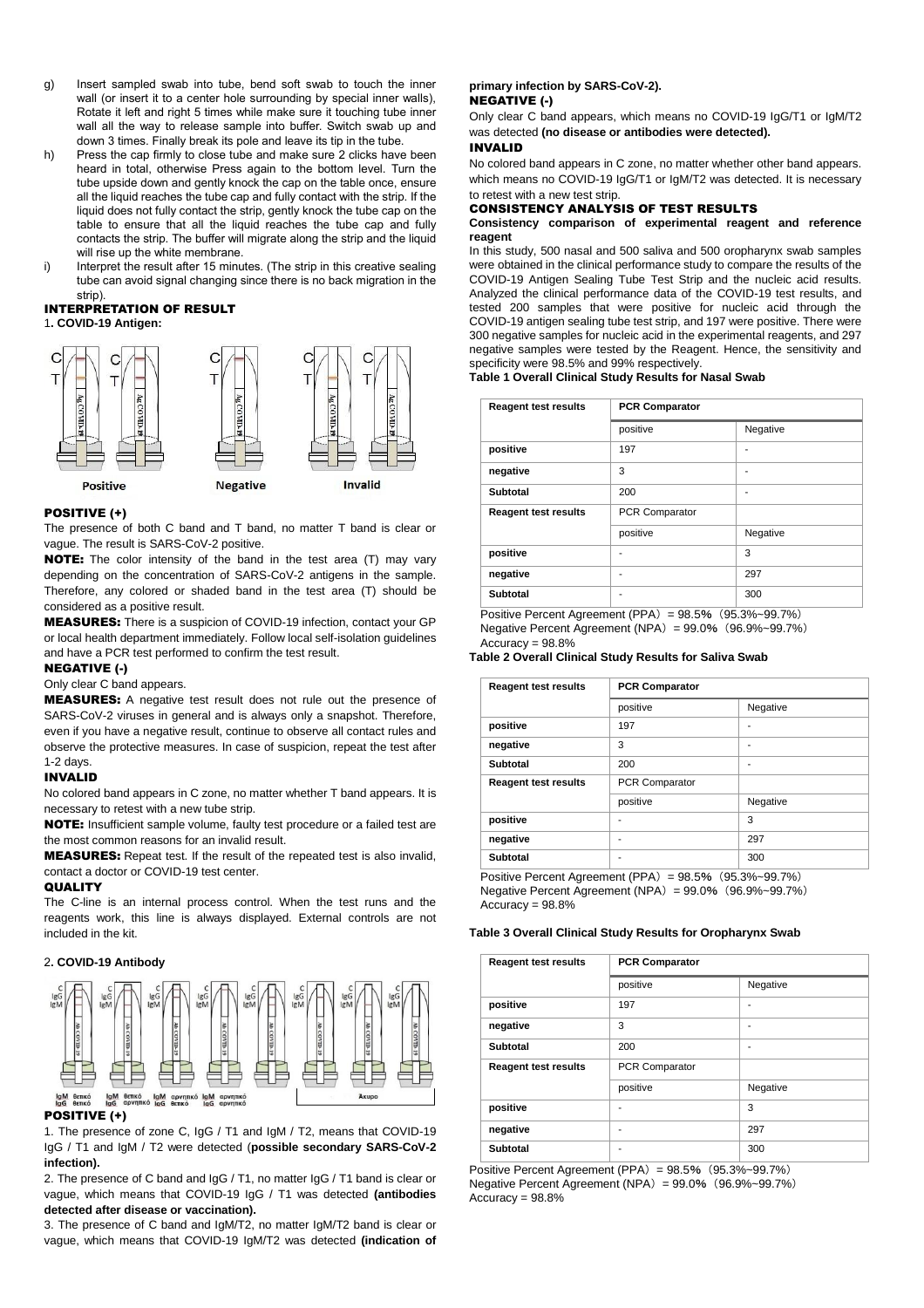**Table 4 The COVID-19 antibody was conducted in prospective studies with serum samples, Sensitivity, specificity and correlation as follows:**

|                                                     |              | <b>ELISA</b> |                |       |
|-----------------------------------------------------|--------------|--------------|----------------|-------|
|                                                     | COVID-19 IqM |              | Negative       | Total |
| COVID-19<br>Ag/Ab(IgG/IgM)                          | Positive     | 108          | 2              | 110   |
| Sealing Tube<br><b>Test Strip</b>                   | Negative     | 2            | 101            | 103   |
| Total                                               |              | 110          | 103            | 213   |
| COVID-19 IqG                                        |              |              | <b>ELISA</b>   |       |
|                                                     |              | Positive     | Negative       | Total |
| COVID-19                                            | Positive     | 104          | $\overline{2}$ | 106   |
| Ag/Ab(IgG/IgM)<br>Sealing Tube<br><b>Test Strip</b> | Negative     | 2            | 106            | 108   |
| Total                                               |              | 106          | 108            | 214   |

Relative sensitivity: 98% (95% CI: 93% - 99%)<br>Relative specificity: 98% (95% CI: 93% - 99%) Relative specificity: 98% (95% CI: 93% - 99%)<br>Relative accuracy: 98% (95% CI: 97% - 100%

98% (95% CI: 97% - 100%)

CROSS REACTIVITY (ANALYTICAL SPECIFICITY) STUDY: **Amazingbio COVID-19 Antigen Sealing Tube Test Strip (Colloidal Gold) Cross Reactivity**

The potential cross-reactivity of the Amazingbio COVID-19 antigen sealing tube test strip (Colloidal Gold) was evaluated by testing twenty-seven (27) commensal and pathogenic microorganisms (Wet testing: 16 viruses, 9 bacteria, 1 yeast, and 1 pooled human nasal wash) that may be present in the nasal cavity. Each organism, virus, bacteria, and yeast were tested in triplicate (3) in the absence or presence of 3x LoD of the heat-inactivated SARS-CoV-2 virus (NR-52287). No cross reactivity or interference was seen with the following microorganisms when tested at the concentration presented in the table below.

**Table 1 Amazingbio COVID-19 Antigen Sealing Tube Test Strip (Colloidal Gold) Cross Reactivity**

| Virus/Bacteria/P  | Strain         | Wet-testing            | <b>Cross Reactivity Results</b> |
|-------------------|----------------|------------------------|---------------------------------|
| arasite name      |                | Concentrati            | (Number of                      |
|                   |                | on/ In silico          | Positive/Total)                 |
|                   |                | testing                |                                 |
| Human             | 229E           | $1.6 \times 10^{5.0}$  | No Cross-Reactivity (0/3)       |
| coronavirus       |                | TCID50/mL              |                                 |
| Human             | OC43           | $1.6 \times 10^{5.0}$  | No Cross-Reactivity (0/3)       |
| coronavirus       |                | TCID50/mL              |                                 |
| Human             | <b>NL63</b>    | $1.6 \times 10^{3.0}$  | No Cross-Reactivity (0/3)       |
| coronavirus       |                | TCID50/mL              |                                 |
| MERS-coronaviru   | EMC/2012       | $1.6 \times 10^{5.0}$  | No Cross-Reactivity (0/3)       |
| s                 |                | TCID50/mL              |                                 |
| Adenovirus        | Serotype 5     | $1.6 \times 10^{5.0}$  | No Cross-Reactivity (0/3)       |
|                   |                | TCID50/mL              |                                 |
| Human             | TN/91-320      | $1.6 \times 10^{5.0}$  | No Cross-Reactivity (0/3)       |
| metapneumovirus   |                | TCID50/mL              |                                 |
| (hMPV)            |                |                        |                                 |
| Human             | HPIV1/FRA/2    | $8.9 \times 10^{5.0}$  | No Cross-Reactivity (0/3)       |
| parainfluenza     | 9221106/200    | TCID50/mL              |                                 |
| virus 1           | 9              |                        |                                 |
| Human             | Greer          | $1.0 \times 10^{5.0}$  | No Cross-Reactivity (0/3)       |
| parainfluenza     |                | TCID50/mL              |                                 |
| virus 2           |                |                        |                                 |
| Human             | NIH 47885      | $1.6 \times 10^{5.0}$  | No Cross-Reactivity (0/3)       |
| parainfluenza     |                | TCID50/mL              |                                 |
| virus 3           |                |                        |                                 |
| Human             | $M-25$         | $1.6 \times 10^{3.0}$  | No Cross-Reactivity (0/3)       |
| parainfluenza     |                | TCID50/mL              |                                 |
| virus 4a          |                |                        |                                 |
| Human             | 19503          | $5.0 \times 10^{5.0}$  | No Cross-Reactivity (0/3)       |
| parainfluenza     |                | TCID50/mL              |                                 |
| virus 4b          |                |                        |                                 |
| Influenza A       | A/California/0 | $5.2 \times 10^{5.0}$  | No Cross-Reactivity (0/3)       |
|                   | 7/2009         | TCID50/mL              |                                 |
| Influenza B       | B/Hong         | $1.8 \times 10^{5.0}$  | No Cross-Reactivity (0/3)       |
|                   | Kong/330/20    | TCID50/mL              |                                 |
|                   | 01 (Victoria   |                        |                                 |
|                   | Lineage)       |                        |                                 |
| Enterovirus       | 71/Tainan/46   | $1.6 \times 10^{5.0}$  | No Cross-Reactivity             |
|                   | 43/98          | TCID50/mL              | (0/3)                           |
| Respiratory       | 1998/12-21     | $2.8 \times 10^{5.0}$  | No Cross-Reactivity (0/3)       |
| Syncytial Virus A |                | TCID50/mL              |                                 |
| Rhinovirus        | 16             | $>5.0 \times 10^{3.0}$ | No Cross-Reactivity (0/3)       |
|                   |                | TCID50/mL              |                                 |
| Haemophilus       | Type B CK      | >104.0                 | No Cross-Reactivity (0/3)       |

| influenzae           |              | cfu/vial*             |                           |
|----------------------|--------------|-----------------------|---------------------------|
| Streptococcus        | Z022         | $3.6 \times 10^{6.0}$ | No Cross-Reactivity (0/3) |
| pneumoniae           |              | cfu/mL                |                           |
| <b>Streptococcus</b> | Z018/M58     | $3.9 \times 10^{6.0}$ | No Cross-Reactivity (0/3) |
| pyogenes             |              | org/mL                |                           |
| Pooled human         | N/A          | N/A                   | No Cross-Reactivity (0/3) |
| nasal wash           |              |                       |                           |
| Bordetella           | 18323 [NCTC  | $4.8 \times 10^{6.0}$ | No Cross-Reactivity (0/3) |
| pertussis            | 10739]       | cells/mL              |                           |
| Mycoplasma           | M129         | $2.7 \times 10^{6.0}$ | No Cross-Reactivity (0/3) |
| pneumoniae           |              | cfu/mL                |                           |
| Chlamydia            | TW-183       | $9.1 \times 10^{6.0}$ | No Cross-Reactivity (0/3) |
| pneumoniae           |              | IFU/mL                |                           |
| Legionella           | Philadelphia | $1.9 \times 10^{6.0}$ | No Cross-Reactivity (0/3) |
| pnuemophila          |              | cfu/mL                |                           |
| Staphylococcus       | <b>MRSA</b>  | 6.5 x $10^{5.0}$      | No Cross-Reactivity (0/3) |
| aureus               |              | cfu/mL                |                           |
| Staphylococcus       | MSSE;HER     | $7.7 \times 10^{6.0}$ | No Cross-Reactivity (0/3) |
| epidermidis          | 1292         | cfu/mL                |                           |
| Candida albicans     | Y537         | 5.0 x $10^{6.0}$      | No Cross-Reactivity (0/3) |
|                      |              | cfu/mL                |                           |

\* No quantitation data provided. The stock concentration on the Certificate of Analysis (CoA) was >10<sup>4</sup> cfu/vial.

\*\* IFU/mL is Infectious Units per milliliter.

| Table 2 Amazingbio COVID-19 Antigen Sealing Tube Test Strip |  |  |  |
|-------------------------------------------------------------|--|--|--|
| (Colloidal Gold) organisms interference                     |  |  |  |

| Virus/Bacteria/P<br>arasite name | <b>Strain</b>  | Wet-testing<br>Concentration | <b>Interference Results</b><br>(Number of |
|----------------------------------|----------------|------------------------------|-------------------------------------------|
|                                  |                |                              | Positive/Total)                           |
| Human                            | 229E           | $1.6 \times 10^{5.0}$        | No Interference (3/3)                     |
| coronavirus                      |                | TCID50/mL                    |                                           |
| Human                            | OC43           | $1.6 \times 10^{5.0}$        | No Interference (3/3)                     |
| coronavirus                      |                | TCID50/mL                    |                                           |
| Human                            | <b>NL63</b>    | $1.6 \times 10^{3.0}$        | No Interference (3/3)                     |
| coronavirus                      |                | TCID50/mL                    |                                           |
| MERS-coronaviru                  | EMC/2012       | $1.6 \times 10^{5.0}$        | No Interference (3/3)                     |
| s                                |                | TCID50/mL                    |                                           |
| Adenovirus                       | Serotype 5     | $1.6 \times 10^{5.0}$        | No Interference (3/3)                     |
|                                  |                | TCID50/mL                    |                                           |
| Human                            | TN/91-320      | $1.6 \times 10^{5.0}$        | No Interference (3/3)                     |
| metapneumovirus                  |                | TCID50/mL                    |                                           |
| (hMPV)                           |                |                              |                                           |
| Human                            | HPIV1/FRA/2    | $8.9 \times 10^{5.0}$        | No Interference (3/3)                     |
| parainfluenza                    | 9221106/200    | TCID50/mL                    |                                           |
| virus 1                          | 9              |                              |                                           |
| Human                            | Greer          | $1.0 \times 10^{5.0}$        | No Interference (3/3)                     |
| parainfluenza                    |                | TCID50/mL                    |                                           |
| virus 2                          |                |                              |                                           |
| Human                            | NIH 47885      | $1.6 \times 10^{5.0}$        | No Interference (3/3)                     |
| parainfluenza                    |                | TCID50/mL                    |                                           |
| virus 3                          |                |                              |                                           |
| Human                            | $M-25$         | $1.6 \times 10^{3.0}$        | No Interference (3/3)                     |
| parainfluenza                    |                | TCID50/mL                    |                                           |
| virus 4a                         |                |                              |                                           |
| Human                            | 19503          | $5.0 \times 10^{5.0}$        | No Interference (3/3)                     |
| parainfluenza                    |                | TCID50/mL                    |                                           |
| virus 4b                         |                |                              |                                           |
| Influenza A                      | A/California/0 | $5.2 \times 10^{5.0}$        | No Interference (3/3)                     |
|                                  | 7/2009         | TCID50/mL                    |                                           |

## ENDOGENOUS INTERFERENCE SUBSTANCES STUDIES:

Endogenous interference substances studies of the Amazingbio COVID-19 Antigen Sealing Tube Test Strip (Colloidal Gold) were evaluated by testing the following substances listed in the table below. Each substance was tested in triplicate (3) with 3x LoD, 2250 TCID50/mL, inactivated SARS-CoV-2 virus (NR-52287). All samples tested produced expected results, demonstrating that the Amazingbio COVID-19 Antigen Sealing Tube Test Strip (Colloidal Gold) performance was not affected by any of the 14 potentially interfering substances listed in the table 5 below.

|  | Table 3 Endogenous interference study of Amazingbio COVID-19 |  |  |  |
|--|--------------------------------------------------------------|--|--|--|
|  | Antigen Sealing Tube Test Strip (Colloidal Gold)             |  |  |  |

| <b>Potential</b>  | <b>Active Ingredient</b> | Test         | <b>Results (Number of</b> |
|-------------------|--------------------------|--------------|---------------------------|
| Interfering       |                          | concentrati  | Positive/Total)           |
| <b>Substances</b> |                          | on           |                           |
| Whole Blood       | Blood (human)            | 4 % V/V      | No Interference (3/3)     |
| Mucin             | Mucin protein, Type      | $0.5$ % W/V  | No Interference (3/3)     |
|                   | I-S                      |              |                           |
| Chloraseptic      | Benzocaine,              | $0.15\%$ W/V | No Interference (3/3)     |
|                   | Menthol                  | (1.5mg/ml)   |                           |
| Naso Gel          | Saline                   | 5.0 % V/V    | No Interference (3/3)     |
| (NeiMed)          |                          |              |                           |